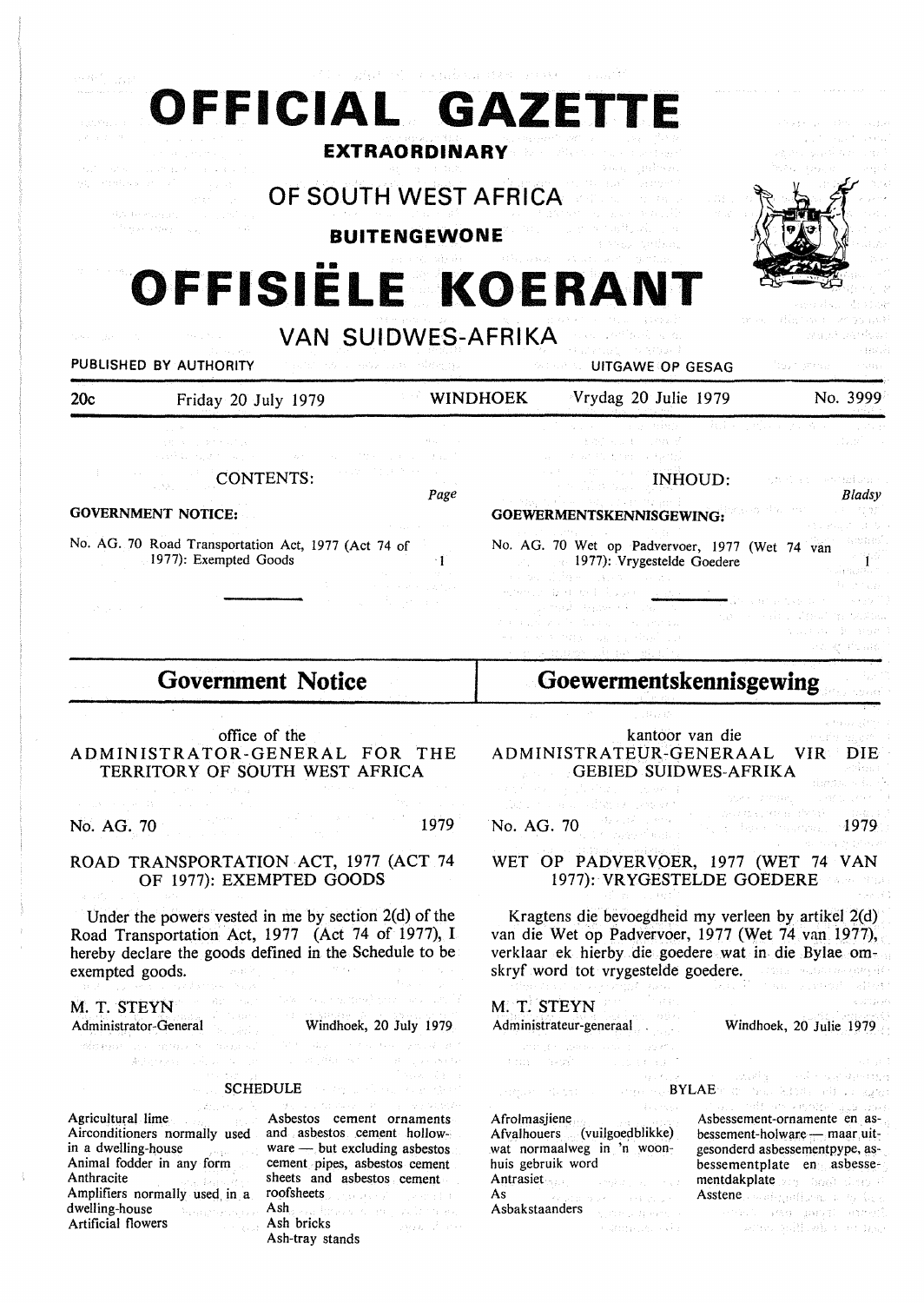Bababadkassies

Baby bath dressers Baby play pens Baby walking rings  $Bags$  - empty used Bar counters Bases and headpieces for beds Baths manufactured from plastic, perspex and acrylic Bathroom wall dressers Beds Bed-lamps Bed-pillows Bedside cabinets Binnettes normally used in a dwelling-house Boats Bones - unworked Book-shelves Bricks Buffets Butter  $-$  but excluding artificial butter

Calculating machines Canoes Caravans - not self-propelled Cash registers Cement bricks Chairs Chandeliers Charcoal Cheese - but excluding cheese packed in bottles, tins or tubes Chest of drawers Church pews Clay — rough unworked<br>Coal Coal Coffee tables Coke **Computors** Cottage cheese Counter-scales Cradles Cradle-stands Cream cans - empty used Cream - fresh unpreserved Cushions normally used in a dwelling-house

Daily-newspapers and the Daily-newspapers Desks Dictaphones Dining-room tables Dishwashing machines normally used in a dwelling-house Display-window glass Dolls houses and Wendy houses Dressing-tables **Duplicators** 

Earth Eartenware tiles - glazed Eggs in the shells and empty, used egg-holders on the return journey Electric amplifiers normally used in a dwelling-house Electric bulbs Electric food mixers normally used in a dwelling-house Electric frying pans normally used in a dwelling-house

Garden-tables

Electric clothes driers normally used in a dwelling-house Electric fans normally used in a dwelling-house Electric hair-driers normally used in a dwelling-house Electric heaters normally used in a dwelling-house  $-$  but excluding geysers Electric hot-trays normally used in a dwelling-house Electric irons normally used in a dwelling-house Electric kettles normally used in a dwelling-house Electric polishers normally used in a dwelling-house Electric toasters normally used in a dwelling-house Electric vacuum-cleaners normally used in a dwelling-house Empty used bags Empty used cream cans Empty used fruit crates Empty used milk cans Empty used pigeon-baskets on the return journey Empty seamless high pressure gas cylinders Empty used vegetable crates Escort vehicles which accompany loaded low-bed vehicles on the forward journey and which are identified as such on the body of such empty low-bed vehicles on the return journey Fencing walls  $-$  prefabricated concrete Fertilizers - non-synthetic organic Fire-clay bricks Fire-screens Fire-wood chopped or sawn Flowers, including artificial flowers, wreaths and bouquets Flower-stands Fluorescent tubes and fittings Footstools normally used in a dwelling-house Framed paintings Framed pictures Framed portraits Freezers normally used in a dwelling-house Fresh unpreserved cream Fres unpreserved fruit-juices Fresh unpreserved fruit-pulp  $Fruit$  - but excluding frozen fruit, canned fruit, dehydrated fruit, dried fruit or fruit preserved in any other manner Fruit-juices - fresh unpreserved Fruit-pulp - fresh unpreserved Fruit crates - empty used Fully equipped electric switchboard units Gas cylinders - empty, highpressure, seamless Garden benches

Babaloopringe Babaspeelhokke Babawaentijes Baddens vervaardig van plastiek, perspeks en akriel Badkamermuurkassies .Bakstene Beddens Bedkabinette Bedkopkussings **Bedlamne** Bemestingstowwe — nie-sintetiese organiese Bene — onverwerkte Blomme, met inbegrip van kunsblomme, kranse en ruikers Blomstaanders Boekrakke Bote Botter - maar uitgesonderd kunsbotter Breimasjiene wat normaalweg in 'n woonhuis gebruik word Buffette Dagkoerante Dakteëls Diktafoons Drankkabinette Duiwemandjies — leë, gebruikte, op die terugrit Eetkamertafels Eiers in die dop en leë, gebruikte eierhouers op die terugrit Elektriese braaipanne wat normaalweg in 'n woonhuis gebruik word Elektriese broodroosters wat normaalweg in 'n woonhuis gebruik word Elektriese haardroërs wat normaalweg in 'n woonhuis gebruik word Elektriese ketels wat normaalweg in 'n woonhuis gebruik word Elektriese klankversterkers wat normaalweg in 'n woonhuis gebruik word Elektriese kleredroërs wat normaalweg in 'n woonhuis gebruik word Elektriese voedselmengers wat normaalweg in 'n woonhuis gebruik word Elektriese stofsuiers wat normaalweg in 'n woonhuis gebruik word Elektriese strykysters wat normaalweg in 'n woonhuis gebruik word Elektriese verwarmers wat normaalweg in 'n woonhuis gebruik word maar uitgesonderd waterverwarmers (geisers) Elektriese vloerpoleerders wat

normaalweg in 'n woonhuis ge-

bruik word

No. 3999

Elektriese voedselverwarmers wat normaalweg in 'n woonhuis gebruik word Elektriese waaiers wat normaalweg in 'n woonhuis gebruik word Erdeteëls - geglasuurde Erts - ruwe onbewerkte Fluoresseerbuise en toebehore Fotokopieermasjiene Gassillinders - leë naatlose hoedruk Gebruikte palette Gebruikte smeerolie vir herrafinering Geglasuurde erdeteëls Geraamde portrette Geraamde prente Geraamde skilderye Glasbottels — leë gebruikte Glasvertoonkaste Gloeilampe Grafstene Groente - maar uitgesonderd bevrore groente, ingemaakte groente, ontwaterde groente of groente wat op 'n ander wyse gepreserveer is Groentekratte — leë gebruikte Grond Gruis Hangkaste Hoëtroustelle wat normaalweg in 'n woonhuis gebruik word Houtmynstutte direk na myne Houtskool Huishoudelike horlosies Huistrekke vanaf een woonhuis na 'n ander woonhuis of vanaf 'n woonhuis na 'n stoorplek, of vanaf 'n stoorplek na 'n woonhuis, of vanaf een stoorplek na 'n ander stoorplek Joghurt Kaas - maar uitgesonderd kaas verpak in bottels, blikkies of buisies Kaggelskerms Kandelare

Kano's Kantoortrekke vanaf een kantoor na 'n ander kantoor, of vanaf 'n kantoor na 'n stoorplek, of vanaf 'n stoorplek na 'n kantoor, of vanaf een stoorplek na 'n ander stoorplek Kapstokke Kasregisters Kerkbanke Klei — ruwe onverwerkte Klip Koerante  $-$  naweek $\overline{\phantom{a}}$ Koffietafels Kombuiskaste Kombuisrakke Kombuistafels

Kooks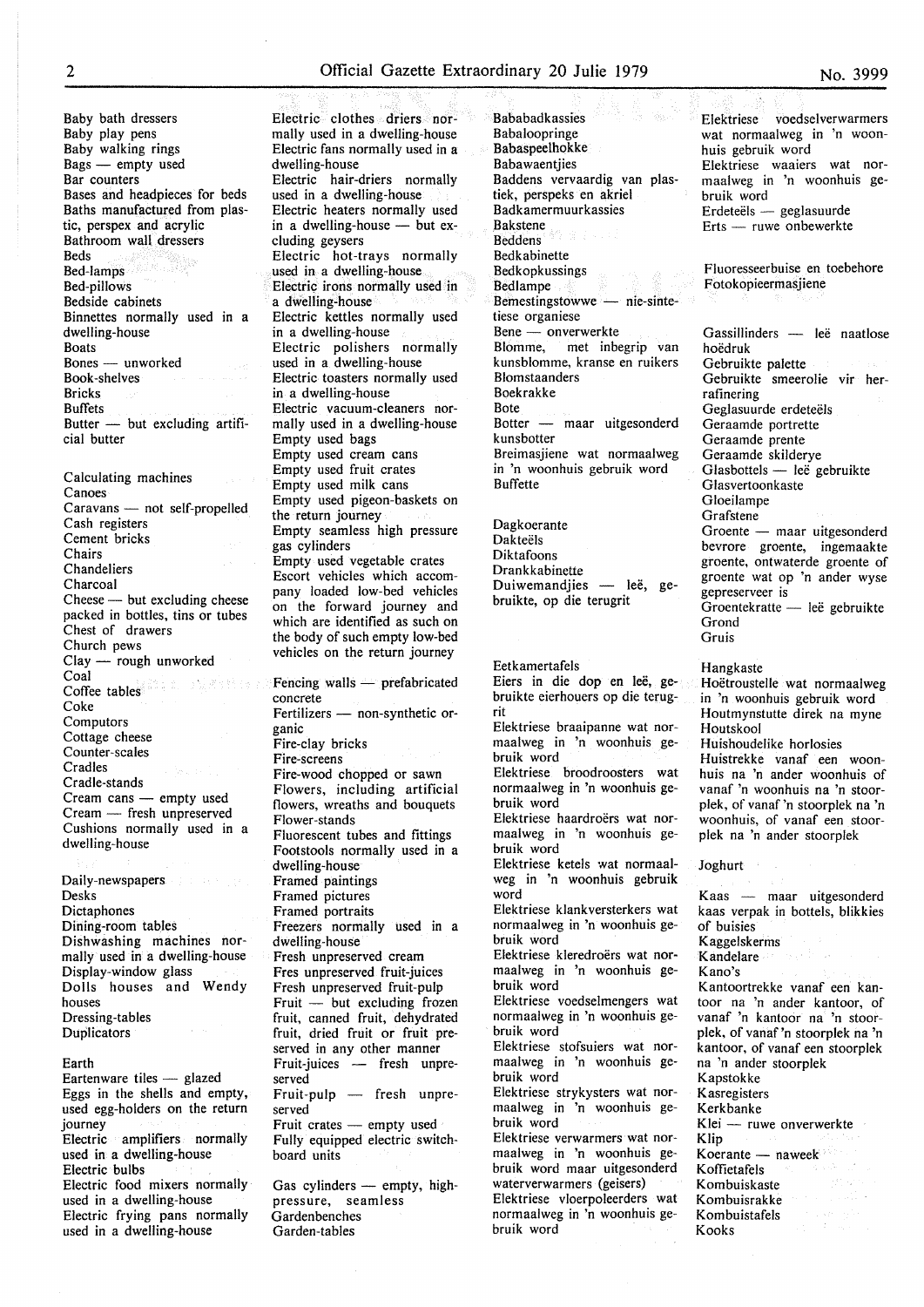Glass bottles- empty used Glass display cabinets Glazed earthenware tiles Goods vehicle chassis and bus chassis mounted on wheels and self-propelled when use is made of the piggyback method of transportation, including the transportation of one new unregistered light delivery vehicle on the chassis of such combination Gravel

Hat-racks

Headpieces and bases for beds Hi-fi sets normally used in a dwelling-house Household clocks Household removals from one dwelling-house to another dwelling-house or from a dwellinghouse to a warehouse or from a warehouse to a dwelling-house or from one warehouse to another warehouse

Ice-cream Ice-cream cones Ironing boards normally used in a dwelling-house

Kitchen dressers Kitchen shelves Kitchen tables Knitting machines normally used in a dwelling-house

Lampshades Linen-chests Liquor cabinets Live animals and live birds

Mageu Marble slabs Mattresses Micro-waves ovens normally used in a dwelling-house  $M$ ilk  $-$  but excluding condensed milk, dehydrated milk and sterilised milk **Milk cans — empty used** Mirrors Mixed concrete  $-$  wet and in bulk Musicial instruments

Non-selfpropelled caravans Non-synthetic organic fertilizers

Office removals from one office to another office or from an office to a warehouse or from a warehouse to an office or from one warehouse to another warehouse

Ore - rough unworked

Packing material and dunnage - used, which are necessarily used by cartage contractors in the transportatioon of goods

Paintings - framed Pallets — used Papers — week-end Periodical-racks Photocopying machines Pictures - framed Pigeon-baskets — empty, used, on the return journey Plants Plateglass and sheetglass Portraits framed Prams Pre-cast concrete piles, pre-cast concrete curbs, precast concrete guttering, but excluding concrete pipes and prestressed concrete beams Prefabricated concrete fencingwalls Pre-mixed asphalt Pre-stressed concrete lintels Pulpits Radios and radiograms with or without seperate electrical amplifiers but excluding portable transistor radios Reading-lamps Record-cabinets  $Record$ -players  $-$  but excluding portable transistor recordplayers Record-stands Refrigerators normally used in a dwelling-house Roof-tiles Rough timber not sawn lenthwise, from plantations Rough unworked ore Sand School benches Settees Sewing-machines normally used in a dwelling-house Sheetglass and plateglass Shrubs Shoe dressers Sorghum beer Solar water heaters Spindriers normally used in a dwelling-house Standard lamps Stock-meal, calf-meal (excluding mealie-meal, wheat-meal and grain-sorghum), milk surrogate, fodder in pellet or cube form, stock-salt, milk ointment, can paper, washing preparations and disinfectants from the *bona fide* place of business of a creamery direct to farms of milk and cream suppliers of such creamery. Stepladders normally used in a dwelling-house Stone Stoves normally used in a dwelling-house Sugar-cane Tea-trollies Telephone-tables

Kopstukke en voetstukke vir beddens Kroegtoonbanke Kruiwaens Kunsblomme Kussings wat normaalweg in 'n woonhuis gebruik word Laaikassies Lampskerms Landboukalk Leë, gebruikte groentekratte Lee, gebruikte melkkanne Leë, gebruikte roomkanne Leë, gebruikte sakke Leë, gebruikte vrugtekratte Leë, naatlose hoëdruk-gassilinders Leeslampe Lessenaars Lewendige diere en lewendige voels Linnekaste Lugroosterstene Lugversorgers wat normaalweg in 'n woonhuis gebruik word Luidsprekers wat normaalweg in 'n woonhuis gebruik word Maaskaas Mageu Marmerblaaie Matrasse  $Melk$  - maar uitgesonderd gekondenseerde melk, ontwaterde melk en gesteriliseerde melk Melkkanne — leë, gebruikte Mengbeton - nat en in massa Mikrogolfoonde wat normaalweg in 'n woonhuis gebruik word Musiekinstrumente Naaimasjiene wat normaalweg in 'n woonhuis gebruik word Nat mengbeton in massa Naweekkoerante Nie-selfaangedrewe woonwaens Nie-sintetiese organiese bemestingstowwe Omheiningsmure - vooraf vervaardigde beton Palette - gebruikte Plante Platekabinette Platespelers - maar uitgesonderd draagbare transistorplatespelers Platestaanders Pophuise en "Wendy"-huise Portrette - geraamde Preekstoele Prente - geraamde Radio's en radiogramme met of sonder los elektriese versterkers maar uitgesonderd draagbare transistorradio's Rekenmasjiene Rekenoutomate  $Room - vars$  ongepreser-

veerde Roomkanne - leë, gebruikte Roomys Roomyshorinkies Ruitglas en vensterglas Rusbanke Ruwe hout wat nie in die lengte deurgesaag is nie, vanaf plantasies Ruwe onbewerkte erts Sand Sakke - leë, gebruikte Sementstene Skilderye — geraamde Skinkborde wat normaalweg in 'n woonhuis gebruik word Skoenkassies Skoolbanke Skottelgoedwasmasjiene wat normaalweg in 'n woonhuis gebruik word Snippermandjies Sonkragwaterverwarmers Sorghumbier Spieels **Spieëltafels** Staanlampe Steenkool Stoele Stowe wat normaalweg in 'n woonhuis gebruik word Struike Strykplanke wat normaalweg in 'n woonhuis gebruik word Suikerriet **Teewaentiies** Telefoontafels

Televisiestelle Televisiestelantennas Televisiestelkabinette Televisiestaanders **Tikmasiiene** Toonbankskale Trapleertjies wat normaalweg in 'n woonhuis gebruik word Trousseaukiste Tuimeldroërs wat normaalweg in 'n woonhuis gebruik word Tuinbanke Tuintafels Tydskrifrakke

Uitstalvensterglas

Vars, ongepreserveerde room Vars, ongepreserveerde vrugtemoes Vars, ongepreserveerde vrugtesappe Veemeel, kalfmeel (uitgesonderd mieliemeel, koringmeel en graansorghum), melksurrogaat, veevoer in pil- en blokvorm, veesout, melksalf, kanpapier, was- en ontsmettingsmiddels vanaf 'n suiwelfapriek se *bona.fide* plek van besigheid direk na plase van melk- of roomverskaffers van sodanige suiwelfabriek.